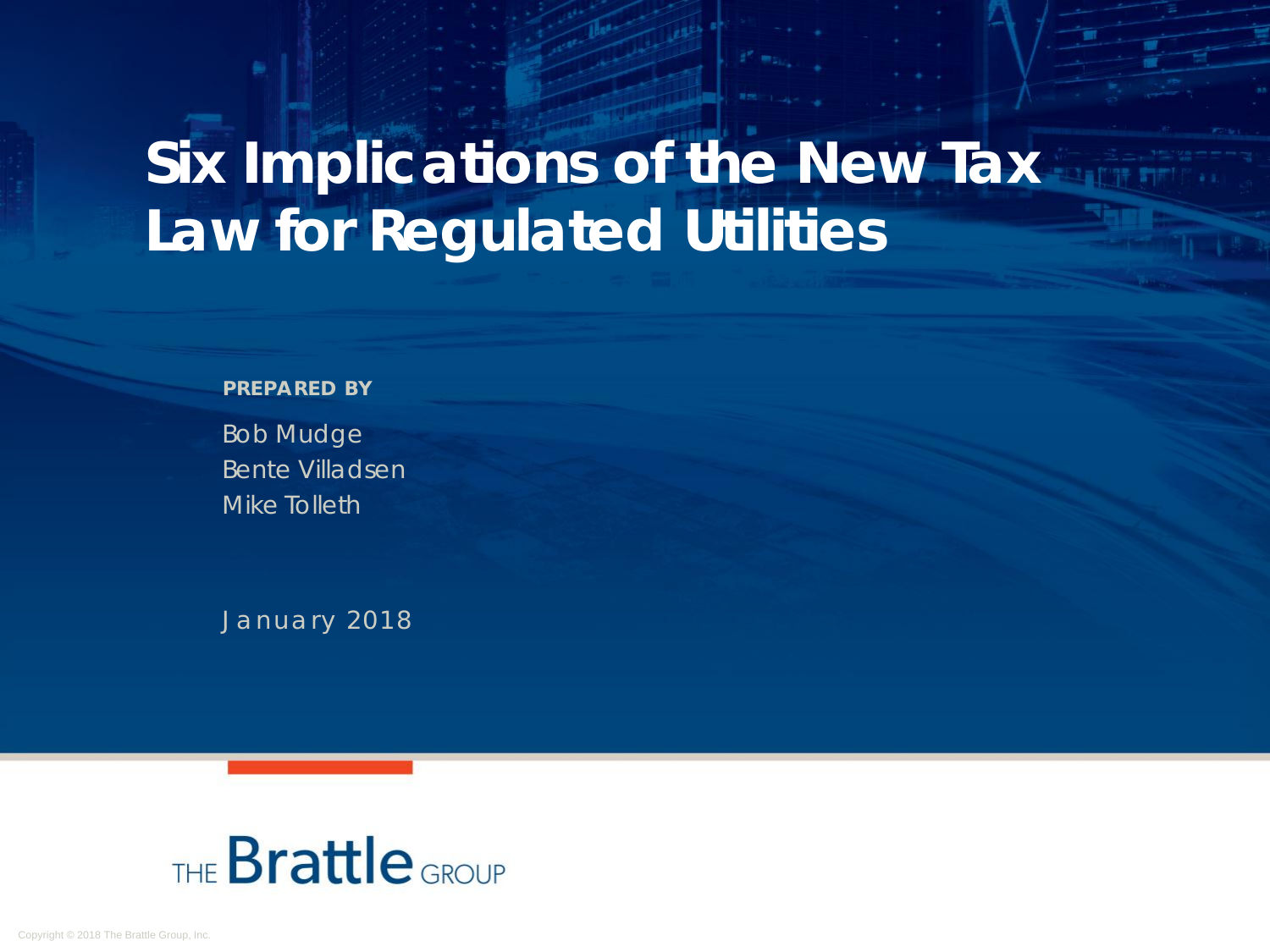# **The New Landscape**

### **The new tax law has distinctive implications for regulated utilities:**

- Reduced federal tax rate: 35% to 21% (like other businesses), but
- No bonus depreciation
- Different treatment for holding companies and unregulated affiliates
	- − 100% bonus depreciation
	- − Limited interest deductions

### **Regulators and consumer advocates are demanding rate reductions.**

### **The net effect of the above will vary by company, but broadly act to:**

- 1. Reduce customer costs (while holding earnings constant)
- 2. Stress coverage ratios
- 3. Increase earnings volatility
- 4. Defer cash flows
- 5. Stress credit assessments
- 6. Discourage the adoption of tax-advantaged assets in rate base

### **Question: How much scope to optimize?**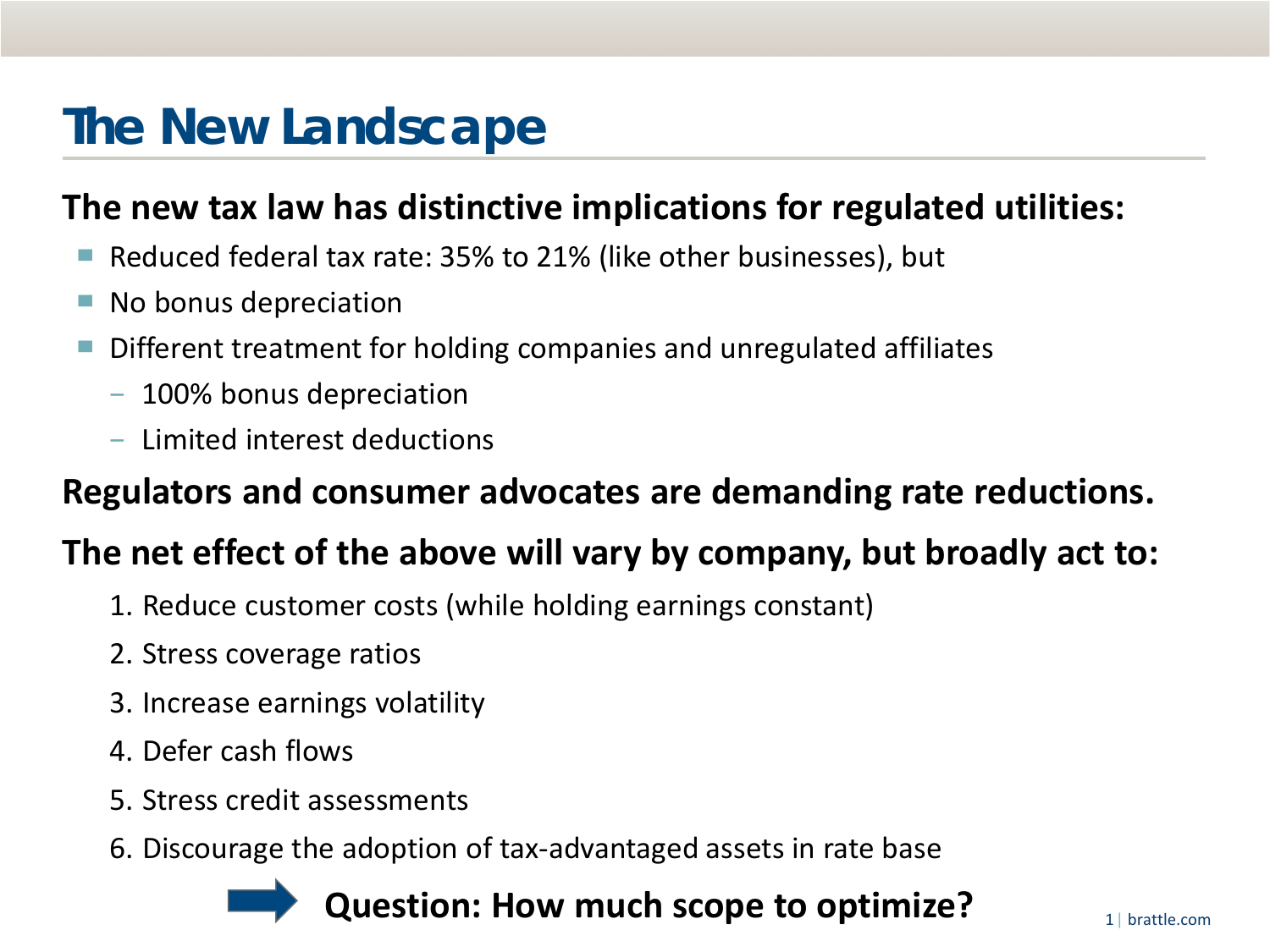# **1. Reduced Customer Costs (with earnings held constant)**

### *First order effect is rooted in the regulatory compact:*

- In theory, a tax cut reduces *customer costs*, while leaving *earnings unchanged*.
	- − Costs, including income taxes, are passed through to customers.
	- − Regulated companies have the opportunity to earn allowed after-tax ROEs.
- The impact on a \$1 billion utility with 50:50 debt/ equity might look like this:

|                                          | <b>Tax Rate</b>                           | 35%   | 21%   | Chg    |                                                |
|------------------------------------------|-------------------------------------------|-------|-------|--------|------------------------------------------------|
| <b>Revenue Requirement (\$ Millions)</b> |                                           |       |       |        |                                                |
| 1 EBITDA                                 | Line $2 +$ Line 3                         | 135.3 | 121.6 |        | $(13.6)$ $\leftarrow$ Revenue requirement down |
| 2 Depreciation                           | 1,000/30                                  | 33.3  | 33.3  |        | (O&M expense unaffected)                       |
| 3 EBIT                                   | Line $4 +$ Line 5                         | 101.9 | 88.3  | (13.6) |                                                |
| 4 Interest                               | 500 x 5%                                  | 25.0  | 25.0  |        |                                                |
| 5 Pre-Tax Income                         | Line $6 +$ Line 7                         | 76.9  | 63.3  | (13.6) |                                                |
| 6 Tax Gross-up                           | Line $7 \times$ (tax rate)/ (1-tax rate)) | 26.9  | 13.3  |        | $(13.6)$ $\leftarrow$ Tax gross-up reduced     |
| 7 Net Income                             | 500 x 10%                                 | 50.0  | 50.0  |        | $\leftarrow$ Net income unchanged              |

For utility with revenue 3 x EBITDA, customer rates would decrease  $\sim$  3.4%.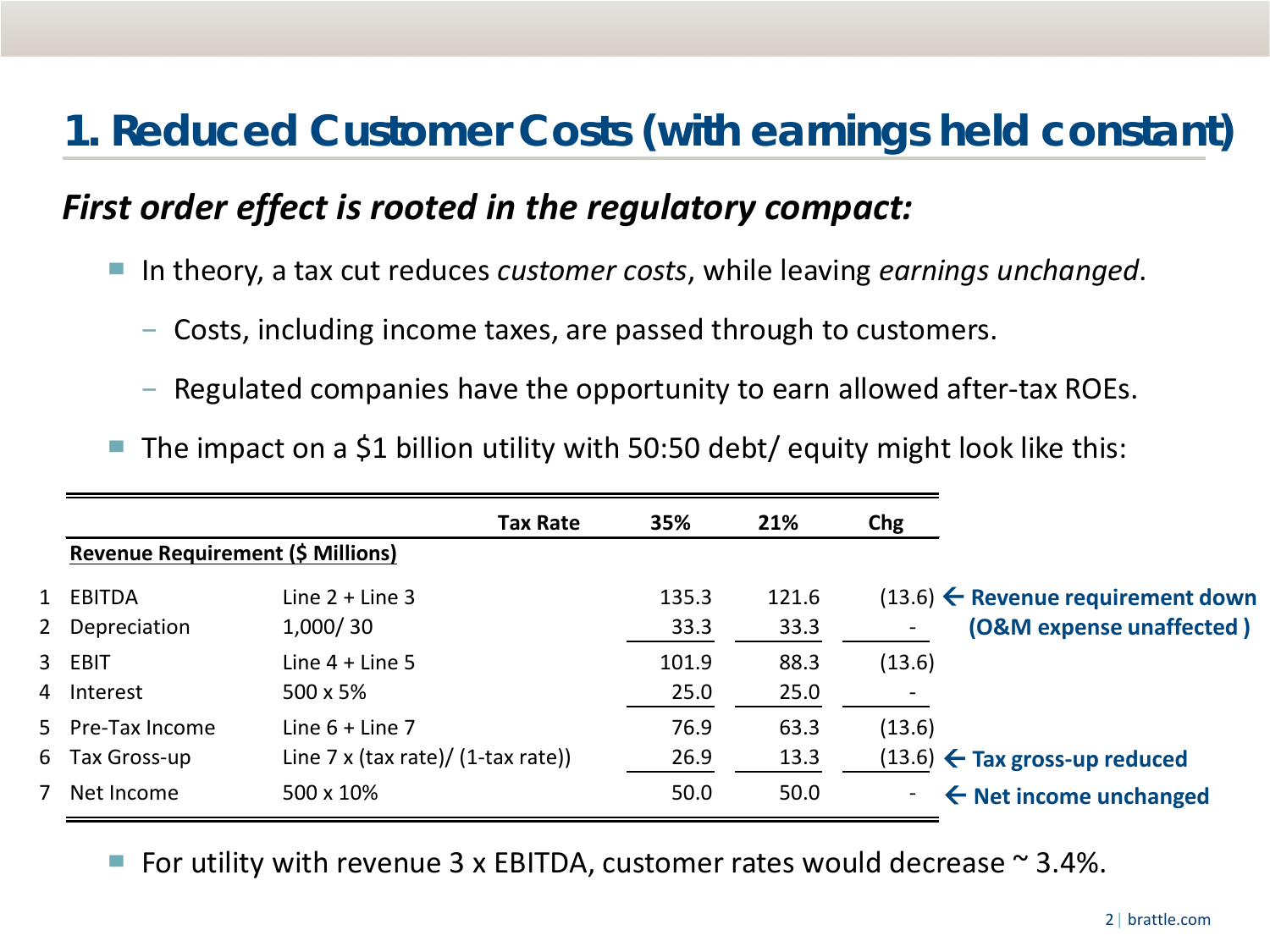# **1. Reduced Customer Costs**

### *Regulators are already seeking customer benefits from tax cut:*



Sources and Notes: Copyright 2018 John Adamson dba diymaps.net. Map image is generated at [http://diymaps.net,](http://diymaps.net/) is copyrighted, and is used courtesy of John Adamson.

Brattle compilation from public sources. Washington, DC also has announced tax reform proceedings.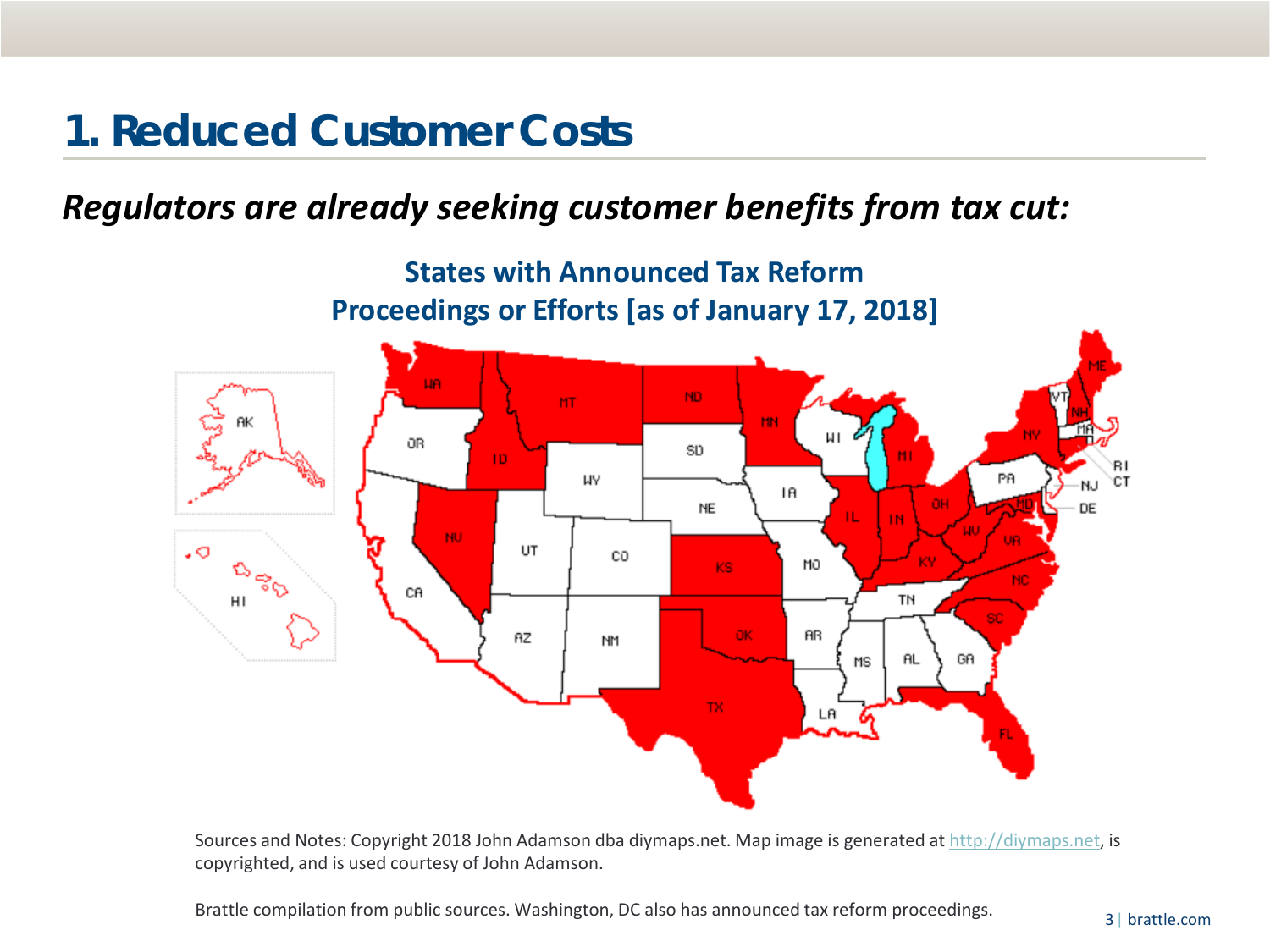# **2. Stressed Coverage Ratios**

### *Even with earnings held constant, reduction in tax gross-up tightens pre-tax credit metrics (all else equal):*

- EBIT and EBITDA go down
- Interest coverage is lower, and
- EBITDA to Debt lower

|                |                                 | <b>Tax Rate</b>  | 35%   | 21%   | Chg     |                                       |
|----------------|---------------------------------|------------------|-------|-------|---------|---------------------------------------|
|                | Pre-Tax Cash Flow (\$ Millions) |                  |       |       |         |                                       |
|                | 1 EBITDA                        |                  | 135.3 | 121.6 | (13.6)  |                                       |
|                | 2 EBIT                          |                  | 101.9 | 88.3  | (13.6)  | $\leftarrow$ Dollar impact represents |
|                | 3 Interest                      |                  | 25.0  | 25.0  |         | • 10% EBITDA reduction                |
|                | 4 Debt                          |                  | 500.0 | 500.0 |         | • 13% EBIT reduction                  |
|                | <b>Pre-Tax Credit Metrics</b>   |                  |       |       |         | <b>Reduced credit metrics</b>         |
|                | 5 EBITDA Interest Coverage      | Line $1/$ Line 3 | 5.4x  | 4.9x  | $-0.5x$ | could invite                          |
|                | 6 EBIT Interest Coverage        | Line $2/$ Line 3 | 4.1x  | 3.5x  | $-0.5x$ | downgrades, increase                  |
| 7 <sup>7</sup> | EBITDA-to-Debt                  | Line $1/$ Line 4 | 27%   | 24%   | $-3%$   | borrowing costs                       |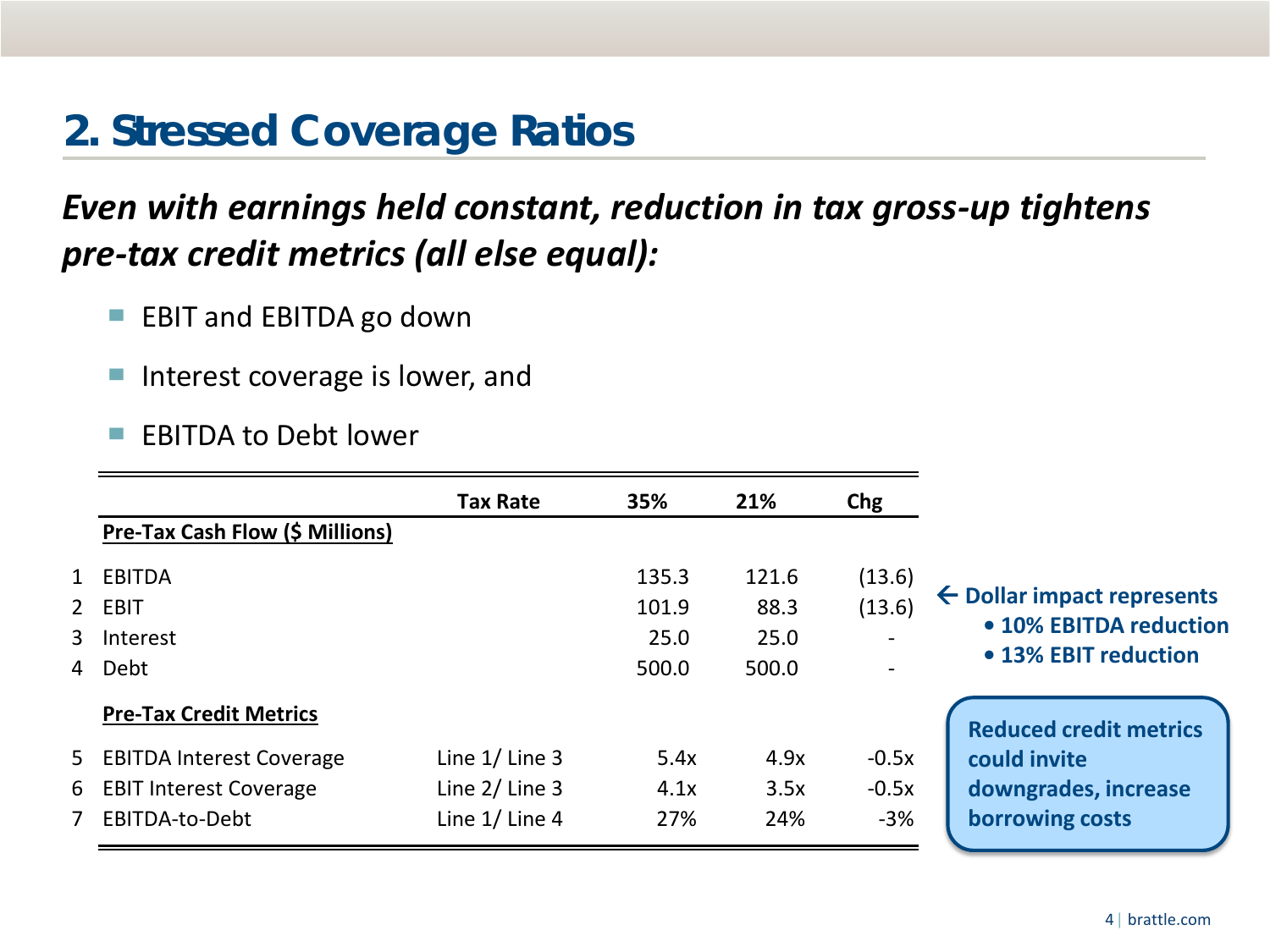# **3. Increased Earnings Volatility**

### *A lower tax rate will also increase volatility of realized earnings:*

■ This is because the (symmetrical) tax "cushion" to revenue changes is smaller

|                   |                                                      | At 35% tax rate, net income<br>reflects 65% of revenue changes |                  |                            | At 21% tax rate, net income<br>reflects 79% |                   |                            |  |  |
|-------------------|------------------------------------------------------|----------------------------------------------------------------|------------------|----------------------------|---------------------------------------------|-------------------|----------------------------|--|--|
|                   | <b>Tax Rate</b>                                      |                                                                | 35%              |                            |                                             | 21%               |                            |  |  |
|                   | <b>Achieved Earnings</b><br>$(\frac{1}{2} millions)$ | <b>Base Case</b><br><b>Difference</b>                          |                  | 10% Lower<br><b>EBITDA</b> | <b>Base Case</b>                            | <b>Difference</b> | 10% Lower<br><b>EBITDA</b> |  |  |
| $\mathbf{1}$<br>2 | <b>EBITDA</b><br>Depreciation                        | 135.3<br>33.3                                                  | (13.5)           | 121.73<br>33.3             | 121.6<br>33.3                               | (12.2)            | 109.46<br>33.3             |  |  |
| 3<br>4            | <b>EBIT</b><br>Interest                              | 101.9<br>25.0                                                  | (13.5)           | 88.4<br>25.0               | 88.3<br>25.0                                | (12.2)            | 76.1<br>25.0               |  |  |
| 5<br>6            | Pre-Tax Income<br><b>Taxes Incurred</b>              | 76.9<br>26.9                                                   | (13.5)<br>(4.7)  | 63.4<br>22.2               | 63.3<br>13.29                               | (12.2)<br>(2.6)   | 51.1<br>10.74              |  |  |
| 7<br>8            | <b>Net Income</b><br><b>ROE</b>                      | 50.0<br>10.0%                                                  | (8.8)<br>$-1.8%$ | 41.2<br>8.2%               | 50.0<br>10.0%                               | (9.6)<br>$-1.9%$  | 40.4<br>8.1%               |  |  |
| 9                 | <b>Earnings Sensitivity to EBITDA</b><br>Reduction   |                                                                | 65%              |                            |                                             | 79%               |                            |  |  |
| 10<br>11          | Percent Change in EBIT<br>Percent Change in Earnings |                                                                | $-13%$<br>$-18%$ |                            |                                             | $-14%$<br>$-19%$  |                            |  |  |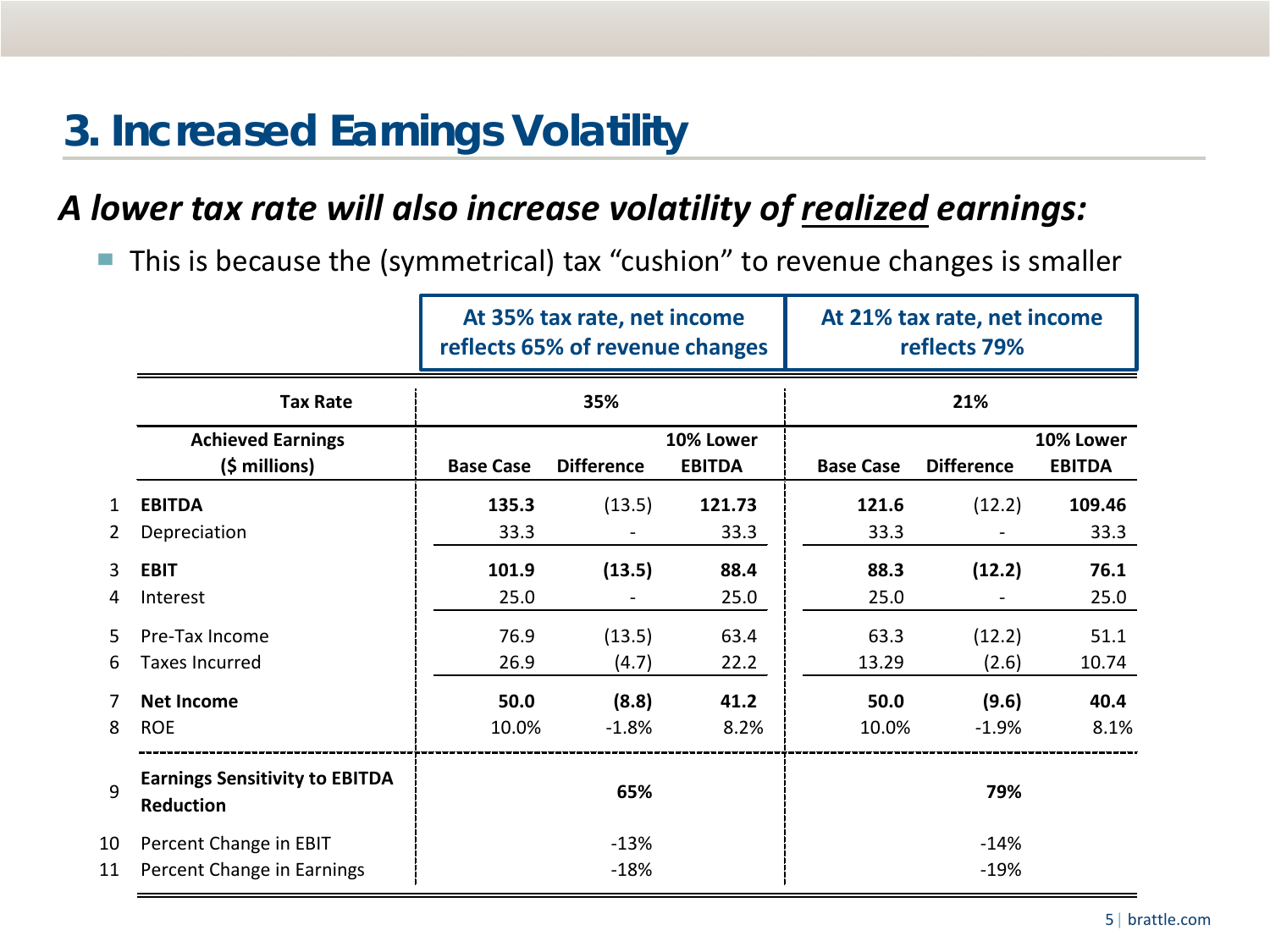# **4. Deferred Cash Flow – Depreciation and Deferred Tax**

### *A lower tax rate may also defer cash flows:*

- Most utilities use accelerated tax depreciation, accelerating cash flows by deferring tax liability
	- − MACRS for eligible assets
	- Bonus depreciation when available
- All else equal, a tax cut mutes the above effects and thus can defer cash flow
- $\blacksquare$  The impact in a year with tax depreciation 2x book might look like this:

|                | <b>Tax Rate</b>                     |                              | 35%         | 21%   | Chg     |                                             |
|----------------|-------------------------------------|------------------------------|-------------|-------|---------|---------------------------------------------|
|                | Cash Flow (\$ Millions)             |                              |             |       |         |                                             |
|                | 1 Net Income                        | 500 x 10%                    | 50.0        | 50.0  |         | $\leftarrow$ Net income unchanged           |
|                | 2 Depreciation                      | 1,000/30                     | 33.3        | 33.3  |         |                                             |
|                | 3 Deferred Income Taxes             |                              |             |       |         |                                             |
|                | 4 Accelerated Depreciation 1,000/15 |                              | 66.7        | 66.7  |         |                                             |
| 5 <sup>1</sup> | <b>Book Depreciation</b>            | 1,000/30                     | <u>33.3</u> | 33.3  |         |                                             |
| 6 <sup>1</sup> | <b>Temporary Difference</b>         | Line 4 - Line 5              | 33.3        | 33.3  |         |                                             |
| 7 <sup>7</sup> | <b>Deferred Income Taxes</b>        | Line 6 x Tax Rate            | 11.7        | 7.0   | (4.7)   | $\leftarrow$ Tax deferral reduced           |
|                | 8 Funds From Operations             | Line $1 +$ Line $2 +$ Line 7 | 95.0        | 90.3  |         | $(4.7)$ $\leftarrow$ FFO down (temporarily) |
|                | 9 FFO-to-Debt                       |                              | 19.0%       | 18.1% | $-0.9%$ |                                             |
|                |                                     |                              |             |       |         | 6   brattle.com                             |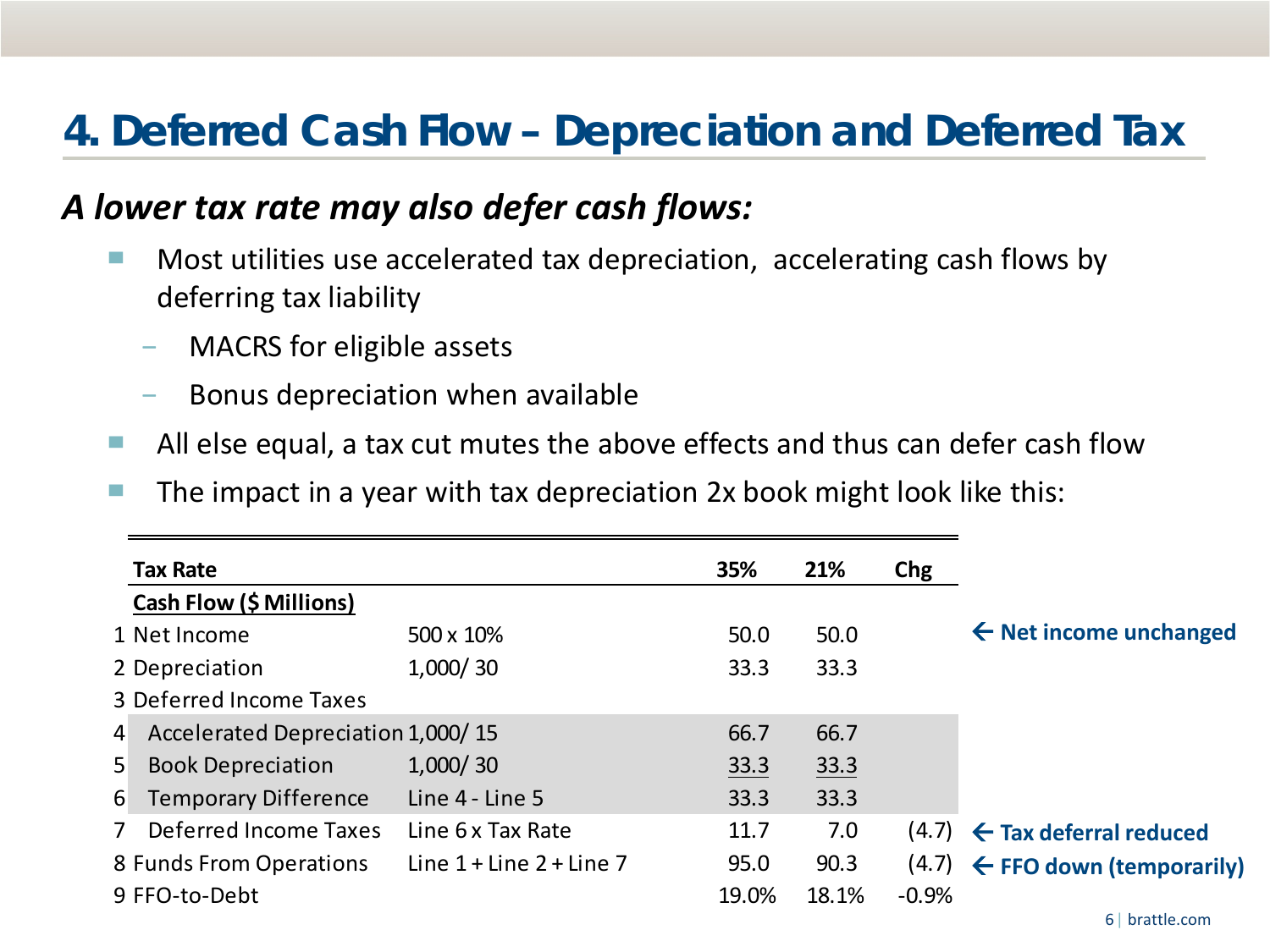# **4. Deferred Cash Flow – Accounting for ADIT**

### *Adjustment to accumulated deferred income taxes (ADIT) may be material:*

- In the aggregate, ADIT approximates 15% of U.S. electric utility balance sheets
	- − Reduced tax rate means that ADIT is written down proportionally
	- − Regulators generally require that excess ADIT ("EDIT") flow back to customers
- $\blacksquare$  Broadly speaking, this is intended by the tax law to occur no faster than the discharge of ADIT:
	- − "[T]he excess in the reserve for deferred taxes is reduced over the remaining lives of the property as used in its regulated books of account which gave rise to the reserve for deferred taxes." -- Public law no. 115-97 ("Tax Cuts and Jobs Act of 2017")
- This is a maximum limit on (not a prescription for) the rate of EDIT refunding; utilities must comply to qualify for accelerated depreciation in tax filings
- Impact of refunding EDIT to customers is PV neutral, but impact on *timing* of cash flows can vary substantially based on vintage of assets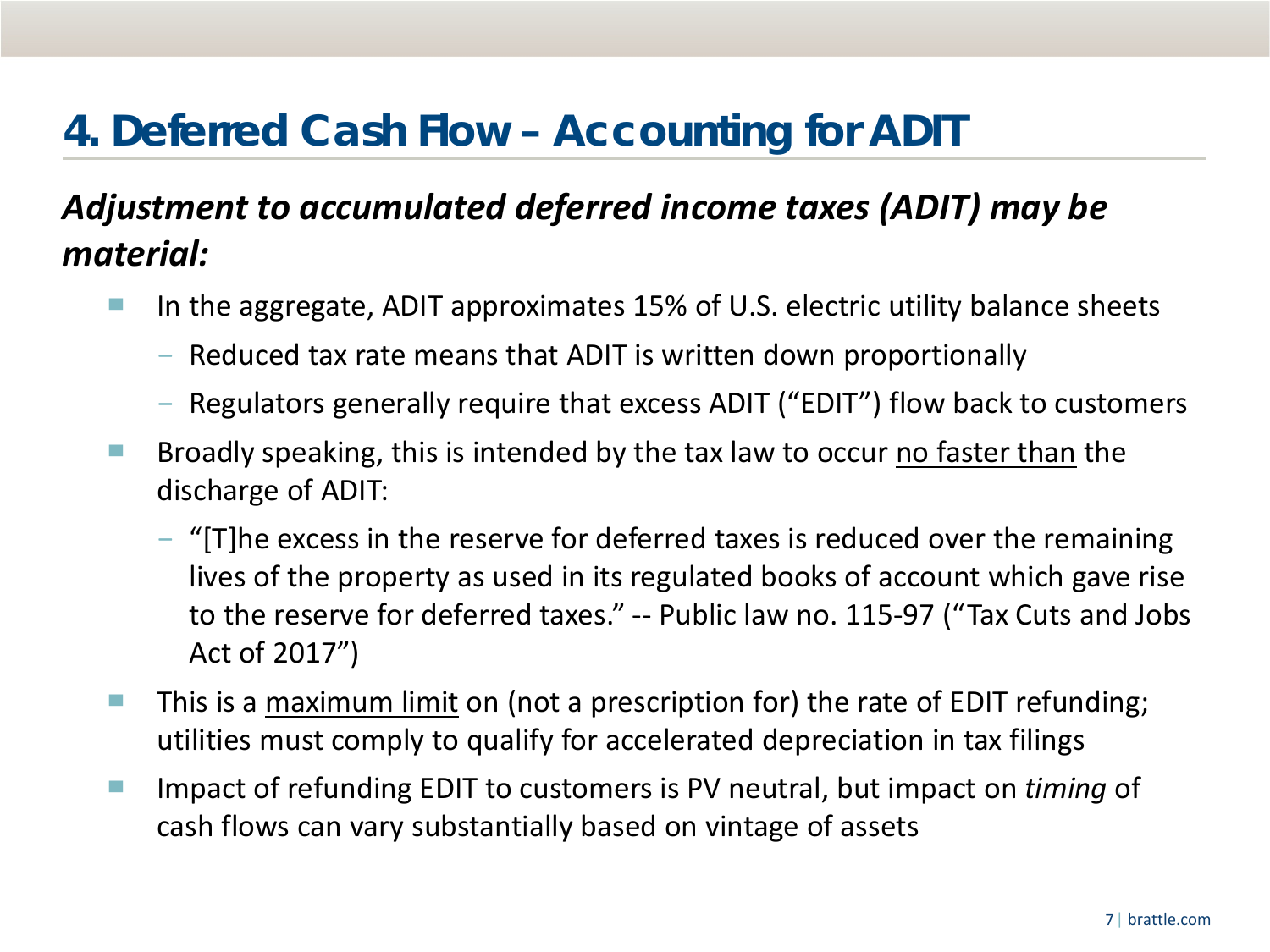# **4. Deferred Cash Flow – ADIT Adjustment Methods**

### *Method chosen for refunding EDIT may be material for near-term cash flows*

Tax law specifies the requirements following a primary "Average Rate Assumption Method" (ARAM) or an "Alternative Method"

#### **Average Rate Assumption Method**

- Excess deferred tax implicitly associated with specific property classes and vintages
- EDIT is reduced "during the time period in which the timing differences for the property reverse."
- Effectively delays start of EDIT reduction for assets still accruing ADIT

### **Alternative Method**

- Excess deferred tax balance computed in aggregate for "all public utility property … on the basis of the … composite rate used to compute depreciation for regulatory purposes."
- EDIT is reduced "ratably over the remaining regulatory life of the property."
- ARAM temporarily "shields" excess deferred tax balances on newer assets from being refunded to customers; no such provision under Alternative Method.
- For fully-tax depreciated assets, the two methods are equivalent and have no impact on cash flows (relative to 35% tax rate continuing)
- Tax law specifies that the Alternative Method may be applied if composite depreciation is required by utility regulator for ratemaking **AND** the utility lacks "vintage account data necessary to apply [ARAM]."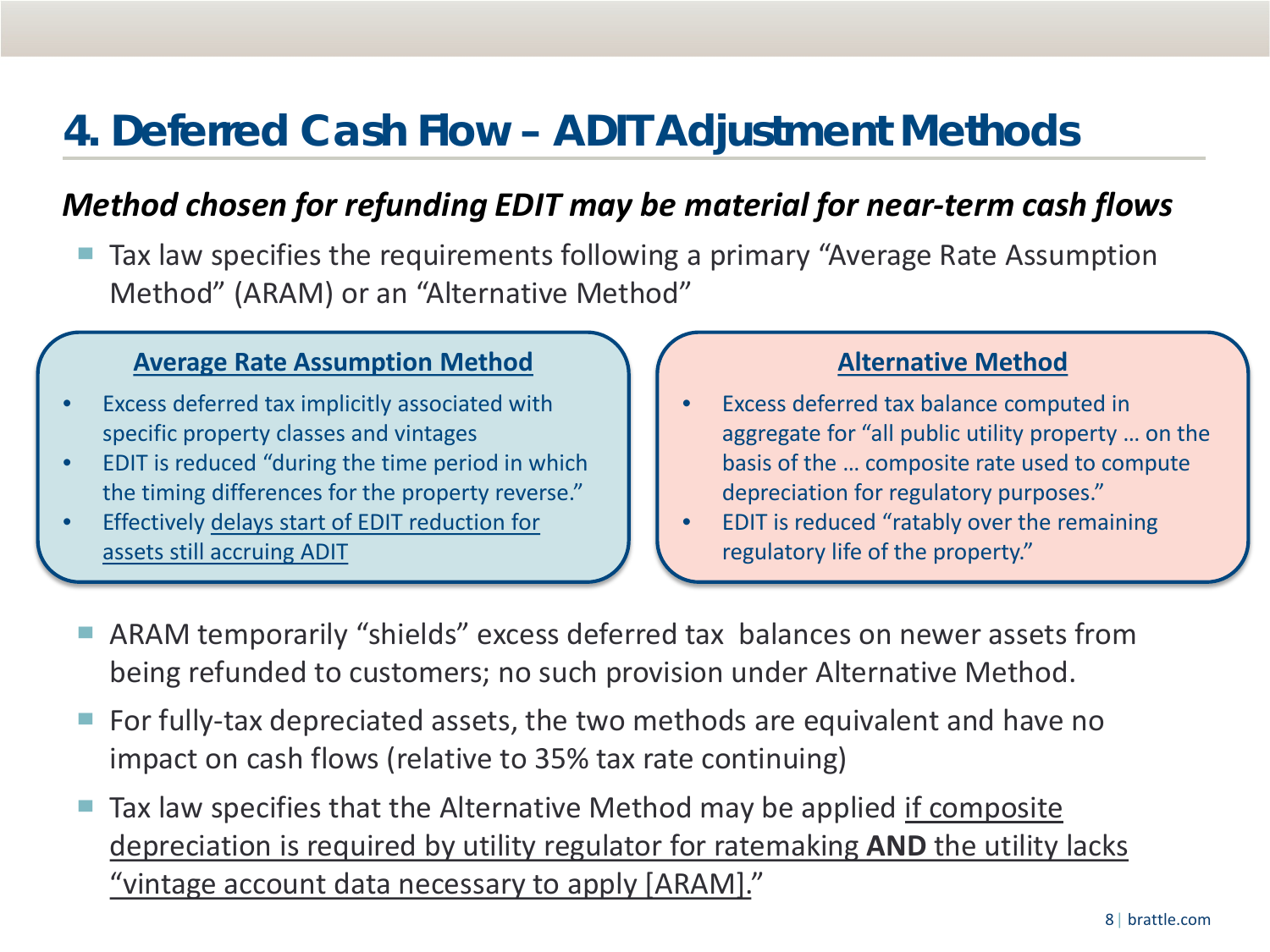# **4. Deferred Cash Flow – ADIT Adjustment**

#### *For assets still accreting ADIT, tax cut would defer cash flows:* ■ Example at right is based on conference report accompanying tax bill (p. 345) **E** Applied to \$1 billion asset, with illustrative Return on Capital =  $7\%$ ■ Tax cut reduces benefit in early year of asset life, with high tax depreciation ■ Approximately \$17 million would be deferred from 2018 – 2020 to last 5 years ■ This would be PV-neutral, accounting for incremental return (line 10) *Conference report example assumptions:* ■ In-service at year end 2015 ■ 10-year life: 2016 - 2025 5-year tax depreciation: – 200% declining bal. – Half year convention

|                |                                             | 2016  | 2017  | 2018   | 2019  | 2020                     | 2021   | 2022   | 2023   | 2024   | 2025   |
|----------------|---------------------------------------------|-------|-------|--------|-------|--------------------------|--------|--------|--------|--------|--------|
| 1              | <b>Change in Deferred Tax</b>               |       |       |        |       |                          |        |        |        |        |        |
| $\overline{2}$ | 35% Tax Rate after 2017                     | 35.0  | 77.0  | 32.2   | 5.3   | 5.3                      | (14.8) | (35.0) | (35.0) | (35.0) | (35.0) |
| 3              | 21% Tax Rate after 2017                     |       |       |        |       |                          |        |        |        |        |        |
| 4              | <b>ADIT</b>                                 | 35.0  | 32.2  | 19.3   | 3.2   | 3.2                      | (8.9)  | (21.0) | (21.0) | (21.0) | (21.0) |
| 5              | <b>EDIT</b>                                 |       | 44.8  |        |       | $\overline{\phantom{a}}$ | (4.3)  | (10.1) | (10.1) | (10.1) | (10.1) |
| 6              | Total                                       | 35.0  | 77.0  | 19.3   | 3.2   | 3.2                      | (13.2) | (31.1) | (31.1) | (31.1) | (31.1) |
| 7              | Incremental Deferred Tax                    |       |       | (12.9) | (2.1) | (2.1)                    | 1.6    | 3.9    | 3.9    | 3.9    | 3.9    |
| 8              | <b>Cumulative Change in Rate Base</b>       |       |       | 12.9   | 15.0  | 17.1                     | 15.5   | 11.6   | 7.7    | 3.9    | 0.0    |
| 9              | <b>ROC</b>                                  | 7.00% | 7.00% | 7.00%  | 7.00% | 7.00%                    | 7.00%  | 7.00%  | 7.00%  | 7.00%  | 7.00%  |
| 10             | <b>Incremental Return on Rate Base</b>      |       |       |        | 0.9   | 1.1                      | 1.2    | 1.1    | 0.8    | 0.5    | 0.3    |
| 11             | <b>Total (Including Incremental Return)</b> |       |       | (12.9) | (1.2) | (1.1)                    | 2.8    | 5.0    | 4.7    | 4.4    | 4.1    |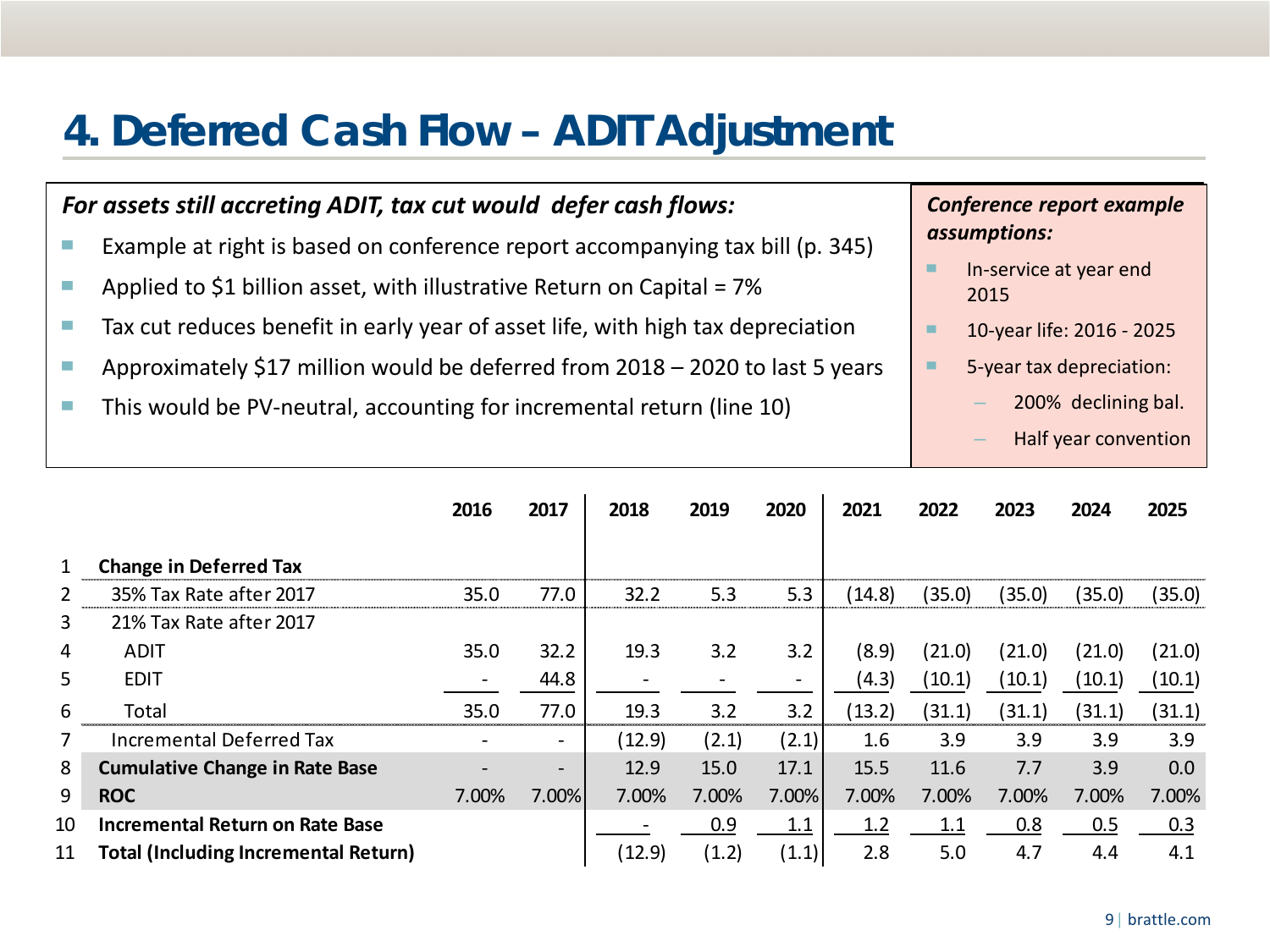# **4. Deferred Cash Flow – ADIT Adjustment Methods**

### *Cash flow deferral could be worse if flowed back faster than envisioned by ARAM*

For assets still accruing ADIT, refunding excess balances to customers starting immediately (vs. delaying per ARAM) exacerbates cash flow deferral impacts.

#### Impact of 2018 Tax Rate Change on Cash Flow

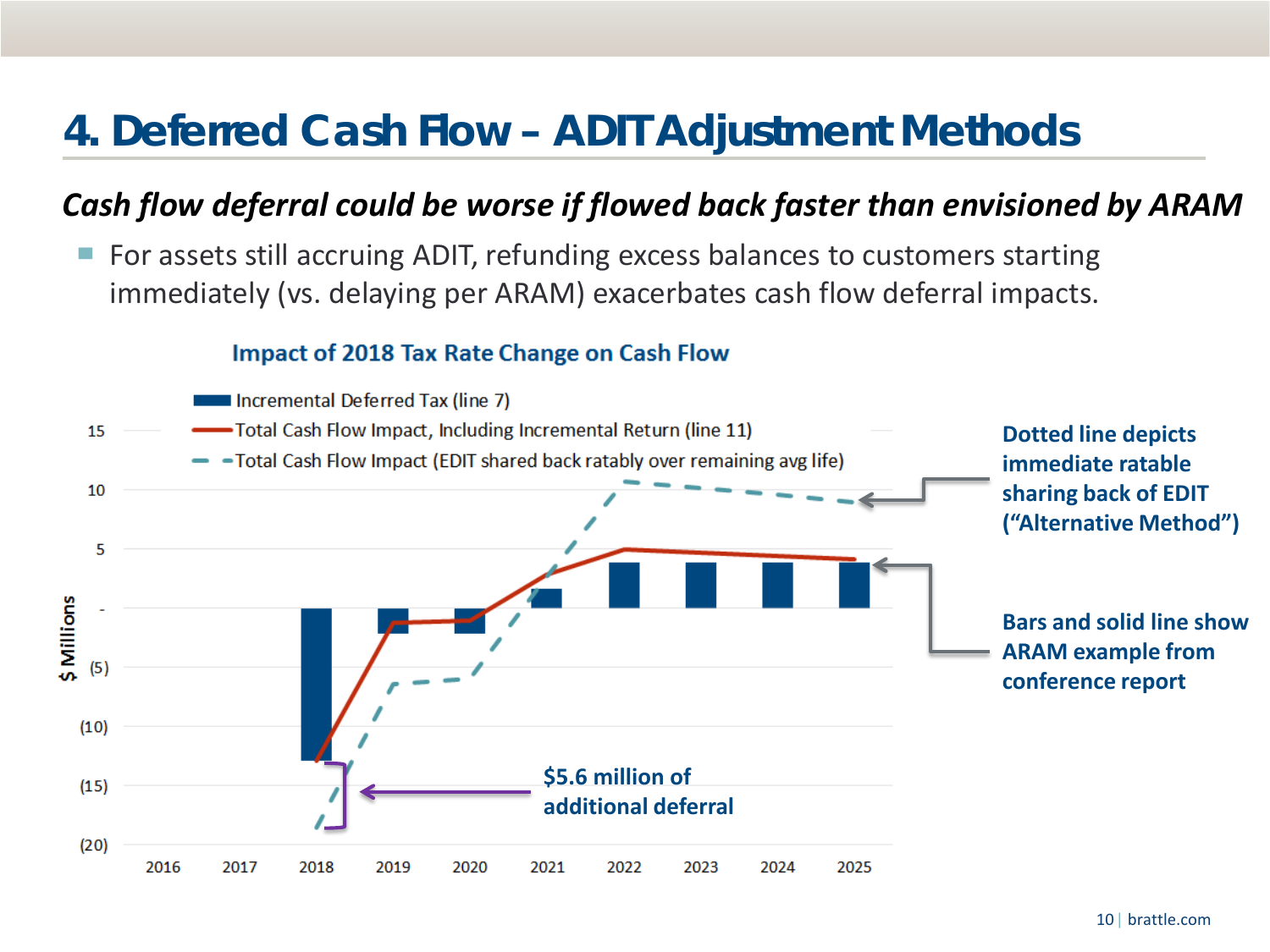# **5. Stressed Credit Assessments**

### *Responding to the tax cut, Moody's lowered outlook on 24 regulated utilities*  **to "Negative" on January 19, 2018** 1 Avista Corp.

- A mix of operating and holding companies, electric and gas
- Shows case-specific nature of tax impact
	- Reflecting "incremental cash flow shortfall caused by tax reform on projected financial metrics that were already weak"
	- "Moody's will continue to monitor the financial impact of tax reform on each company, including its regulatory approach to rate treatment and any changes to corporate finance strategies."
	- "This will include balance sheet changes due to the reclassification of excess deferred tax liabilities as a regulatory liability and the magnitude of any amounts to be refunded to customers."
- 
- 2 Avista Corp. Capital II
- 3 Duke Energy Corporation
- 4 Entergy Corporation
- 5 New Jersey Natural Gas Company
- 6 Northwest Natural Gas Company
- 7 ONE Gas, Inc
- 8 Piedmont Natural Gas Company, Inc.
- 9 Public Service Company of Oklahoma
- 10 Questar Gas Company
- 11 South Jersey Gas Company
- 12 Alabama Power Capital Trust V
- 13 Alabama Power Company
- 14 Southern Company (The)
- 15 Southern Elect Generating Co
- 16 Southwestern Public Service Company
- 17 Wisconsin Gas LLC
- 18 American Water Capital Corp.
- 19 American Water Works Company, Inc.
- 20 Consolidated Edison Company of New York, Inc.
- 21 Consolidated Edison, Inc.
- 22 Orange and Rockland Utilities, Inc.
- 23 Brooklyn Union Gas Company, The
- 24 KeySpan Gas East Corporation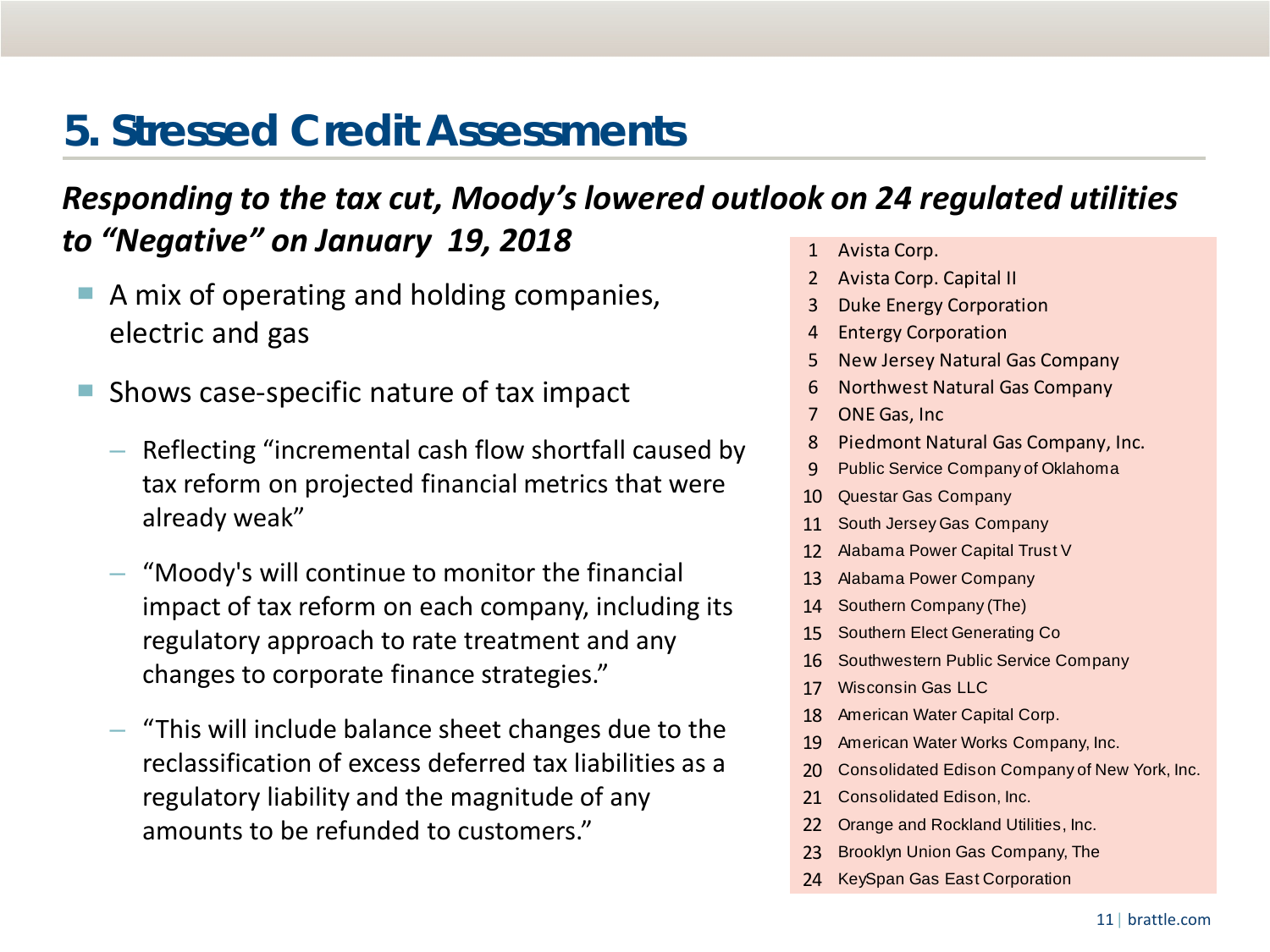# **5. Stressed Credit Assessments**

### *For context, the table at right shows cash flow-to-debt guidelines recently published by Moody's:\**

- January 19 outlook reflected tax-driven reduction in ratio of cash flow to debt of "approximately 150 - 250 basis points *on average*…" (emphasis added)
- $\blacksquare$  Tax cuts affect some utilities more than others, with potential to threaten ratings.

### **Moody's Indicative Ratings and Metrics**

| <b>Indicative Ratings</b> | <b>FFO-to Debt</b> |
|---------------------------|--------------------|
| Aaa                       | 40%                |
| Aa                        | 30%                |
| A                         | 22%                |
| Baa                       | 13%                |
| Ba                        | 5%                 |
| B                         | 1%                 |
| Caa                       | $< 1\%$            |

\* Moody's Investor Service, Rating Methodology – Regulated Electric and Gas Utilities, June 23, 2017. Moody's defines the referenced cash flow metric as "cash flow from operations before changes in working capital."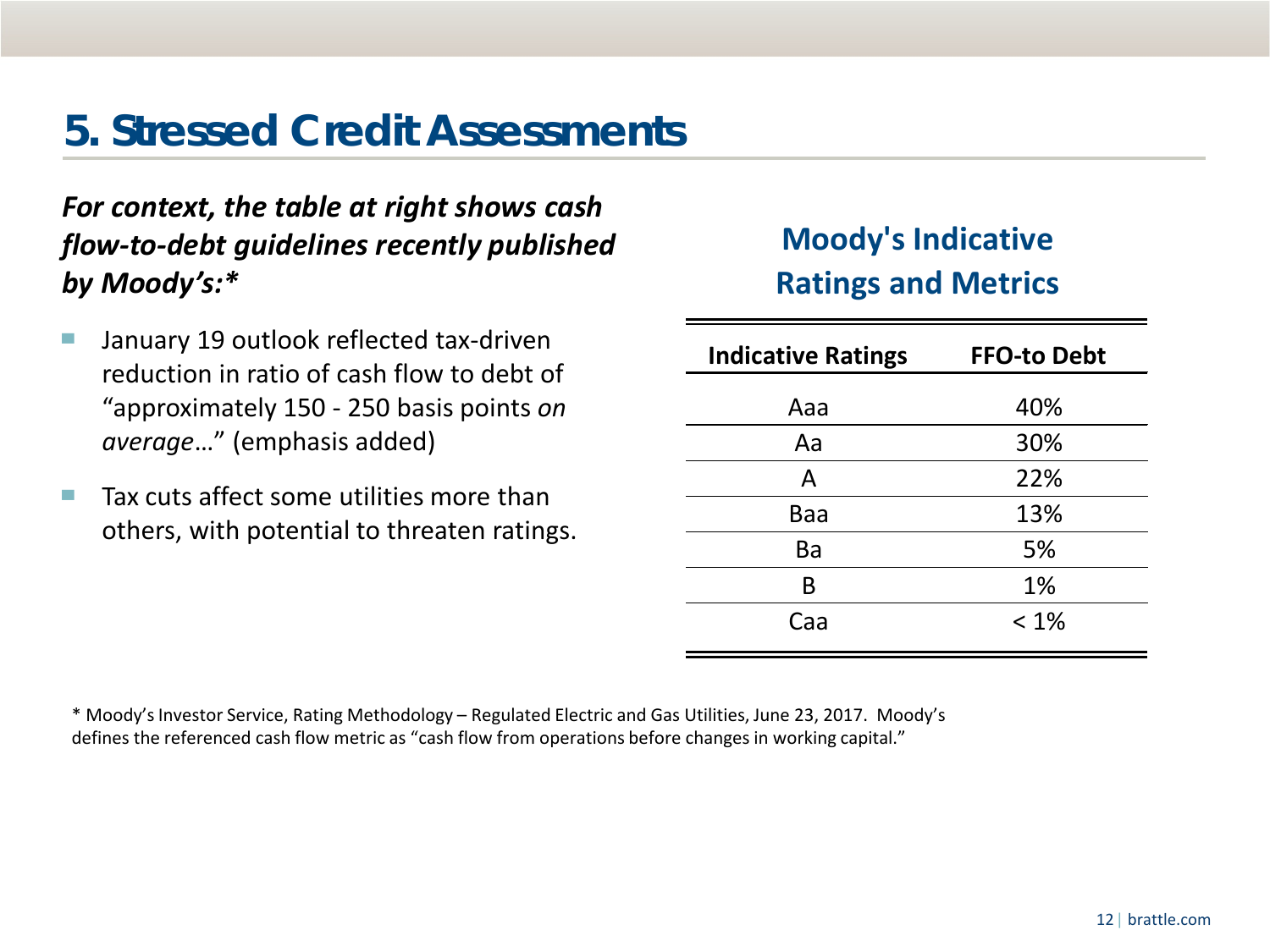# **6. Possibly Weakened Rationales to Build (rather than buy)**

*On balance, the tax law appears to tip the buy/ build question toward buy, especially for tax-advantaged assets like renewables:*

- However, the conclusion is not always obvious, and there are offsetting drivers
	- − E.g. the imputed cost of debt from "buy" (assuming a PPA)
- Different factors dominate, depending on technology
- Industry is still sifting through implications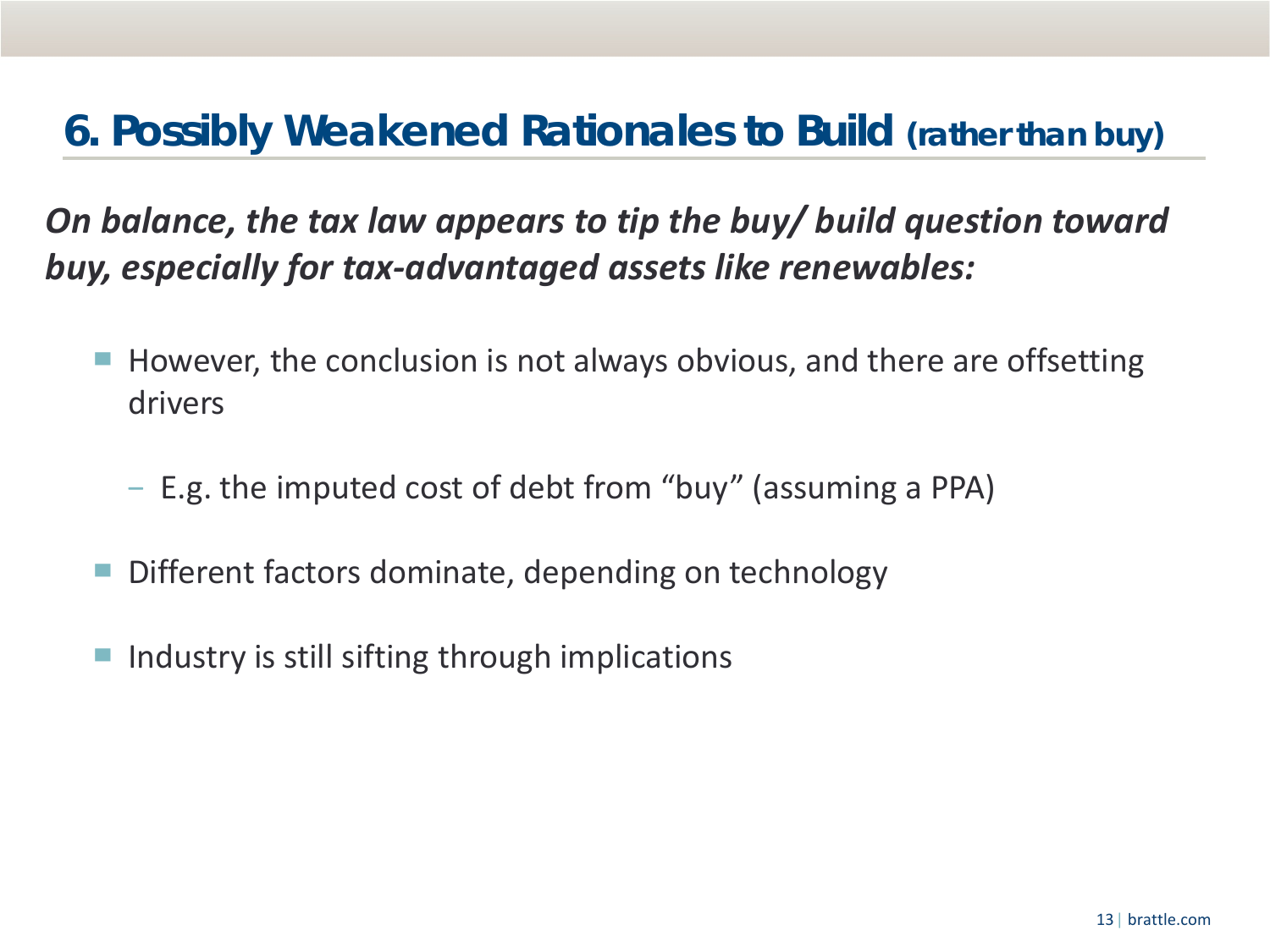# **6. Possibly Weakened Rationales to Build (rather than buy)**

### *Implications of tax law for renewables are summarized below:*

|                                   |                                                                                | <b>Impact on Unregulated Assets</b>                                                      |                      | <b>Impact on Regulated (Rate Based)</b>                                                               |                           |                                                        |
|-----------------------------------|--------------------------------------------------------------------------------|------------------------------------------------------------------------------------------|----------------------|-------------------------------------------------------------------------------------------------------|---------------------------|--------------------------------------------------------|
| <b>Tax Law</b><br>Change          | <b>Description</b>                                                             | <b>Effect</b>                                                                            | <b>LCO</b><br>Impact | <b>Effect</b>                                                                                         | Rev. Req.<br><b>Imact</b> | <b>Utility Buy</b><br>vs. Build<br><b>Implications</b> |
| Corporate<br>tax rate             | 35% to 21%                                                                     | Reduces value of all<br>deductions; may shrink<br>dollar appetite for tax<br>credits.    | Mixed                | Same as unregulated, with<br>additional issue of<br>handling excess ADIT.                             | <b>TBD</b>                | <b>Build</b>                                           |
| Tax credits                       | Unchanged                                                                      | See above                                                                                | <b>TBD</b>           | Tax gross up on sharing of<br>credits with customers is<br>reduced by reduction in tax<br>rate above. | Up                        | Buy                                                    |
| Limited<br>interest<br>deductions | Capped at 30% of<br>adjusted taxable<br>income (except<br>regulated utilities) | Could make borrowing<br>marginally more expensive<br>(but likely to be small<br>factor). | Up                   | <b>NA</b>                                                                                             | <b>NA</b>                 | <b>Build</b>                                           |
| Accelerated<br>depreciation       | 100% expensing<br>(except regulated<br>utilities)                              | Marginally beneficial to<br>investors with large tax<br>appetite.                        | Down/<br>Neutral     | <b>NA</b>                                                                                             | <b>NA</b>                 | Buy                                                    |
| <b>BFAT</b>                       | Leaves 20% of tax<br>credits potetially<br>exposed.                            | Mostly constrains appetite<br>of 3rd party tax equity<br>investors.                      | Up                   | Same as unregulated, but<br>probably less relevant.                                                   | <b>TBD</b>                | <b>Build</b>                                           |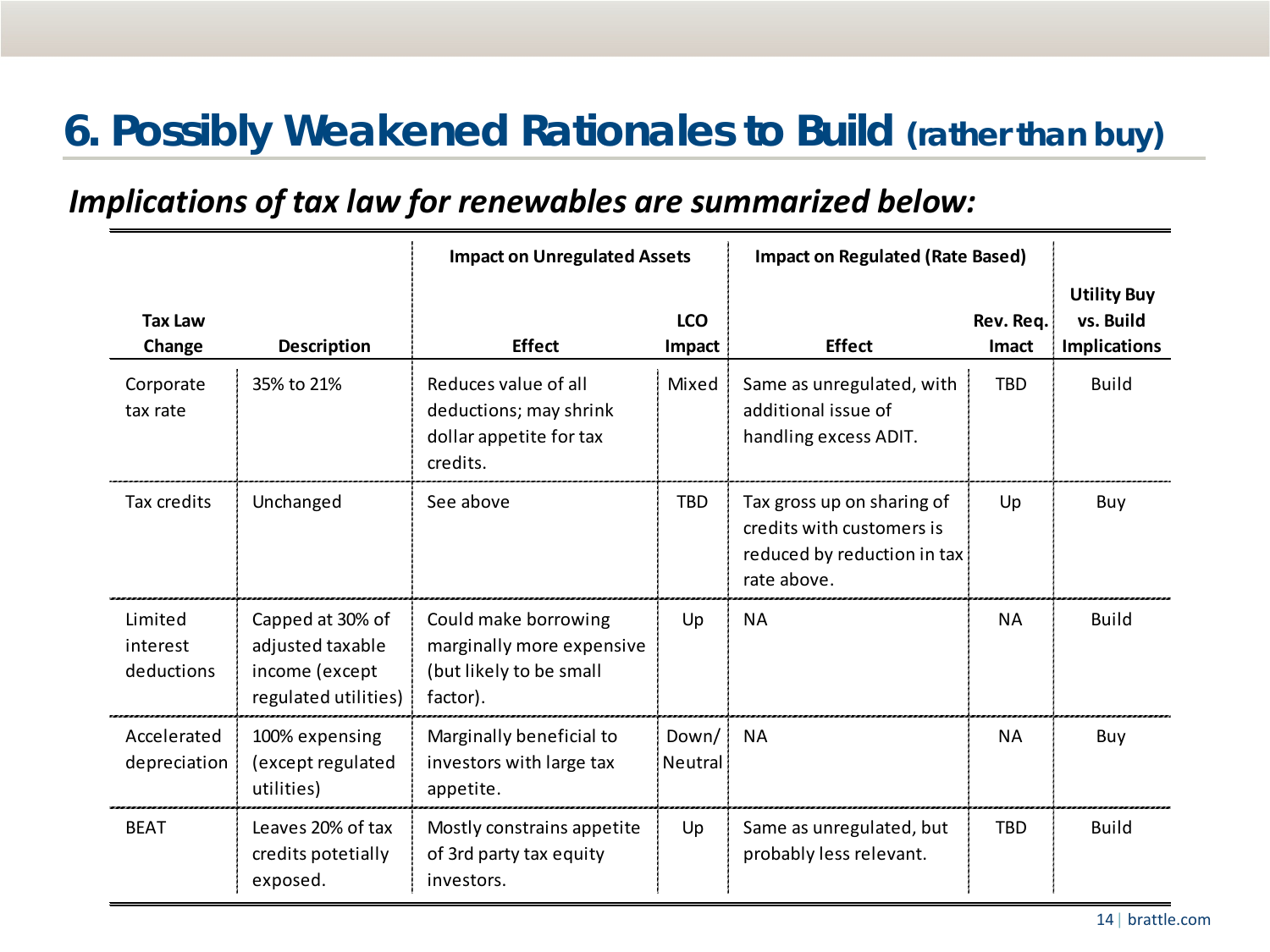# **6. Possibly Weakened Rationales to Build (rather than buy)**

### *A generic solar project might be relatively more advantaged by tax law outside of regulated entity, as shown in tax scenarios below:\**

- This is because utilities can't use bonus depreciation anymore
- Unregulated advantage could depend on tax equity conditions and imputed debt implications
- Scenario B assumes 75% bonus depreciation, in addition to all-in tax rate of 30%

| <b>Scenario</b>             |        | A     |        | В    |
|-----------------------------|--------|-------|--------|------|
| <b>Assumptions</b>          |        |       |        |      |
| <b>ITC</b>                  | $\%$   | 30%   | $0\%$  | 30%  |
| 5-Year MACRs**              |        | Υ     |        |      |
| All-in Tax Rate             | $\%$   | 40%   | $-10%$ | 30%  |
| <b>Bonus Depreciation</b>   | $\%$   | $0\%$ | 75%    | 75%  |
|                             |        |       |        |      |
| <b>Impact</b>               |        |       |        |      |
| Utility Revenue Requirement | \$/MWh | 35.0  | (1.1)  | 33.9 |
| <b>Unregulated LCOE</b>     | \$/MWh | 35.0  | (2.0)  | 33.0 |

\* Assumes utility scale solar costing \$1.1/ watt (dc) and 30% capacity factor (ac). Scenario A, assuming old tax rate, sets utility revenue requirement and unregulated LCOE equal, for illustration.

On remainder after ITC and bonus depreciation.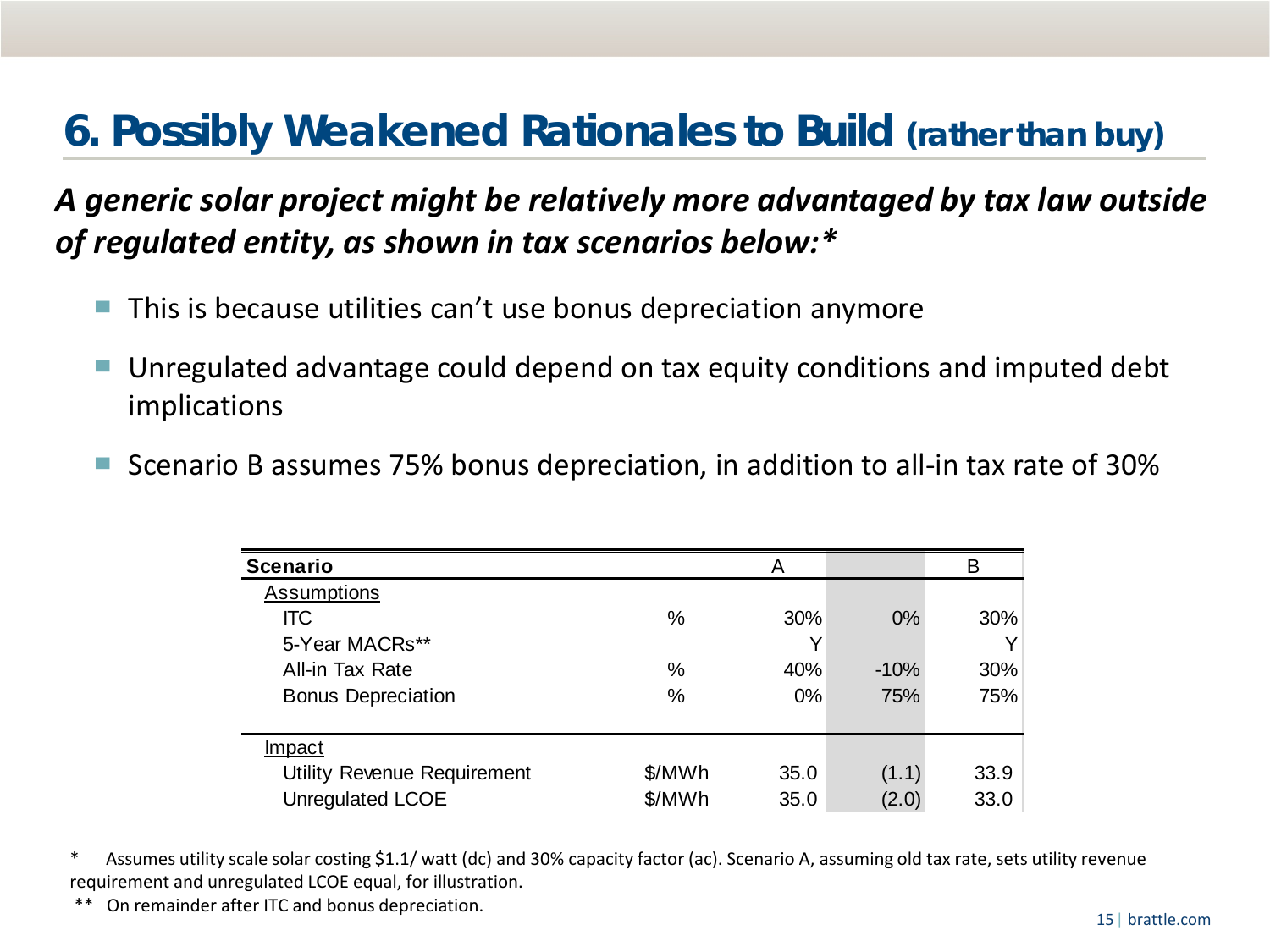# **Potential Mitigants**

### ▀ **Adjusted capitalization**

- It may be necessary to enhance cash flow and credit metrics by adding equity to capital structures
- An explicit conversation in regulatory proceedings already underway

### ▀ **Increased ROEs**

- A similar outcome may be achievable by increasing allowed returns on equity
- Interactive with capitalization question

### ▀ **Alternative allocation of excess deferred income taxes**

- It may be advantageous to divert EDIT to accelerated recovery of regulatory assets or other capex
- Duke Florida has already negotiated such an arrangement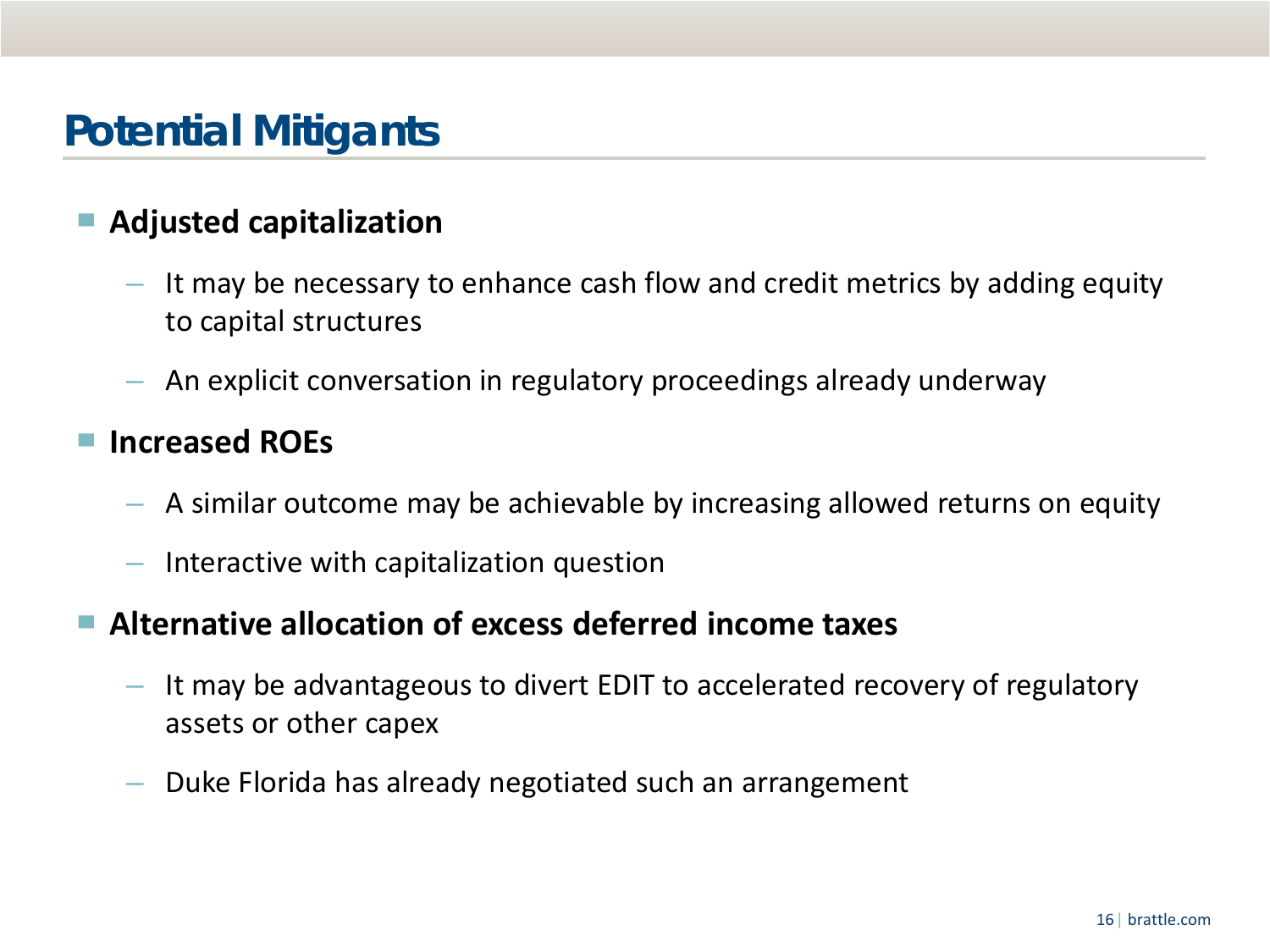# **About Brattle**

The Brattle Group provides consulting and expert testimony in economics, finance, and regulation to corporations, law firms, and governments around the world. We aim for the highest level of client service and quality in our industry.

We are distinguished by our credibility and the clarity of our insights, which arise from the stature of our experts, affiliations with leading international academics and industry specialists, and thoughtful, timely, and transparent work. Our clients value our commitment to providing clear, independent results that withstand critical review.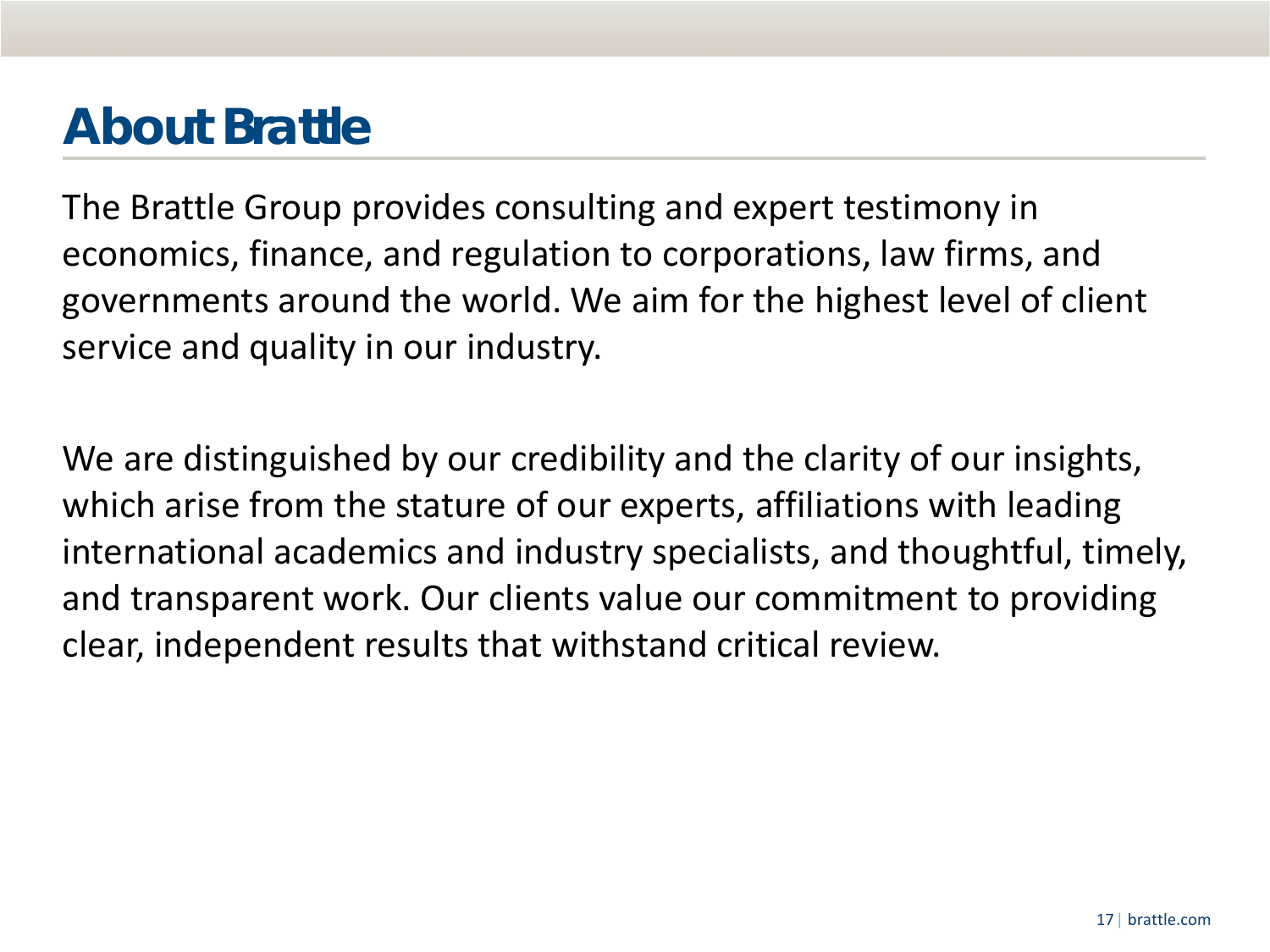# **Our Practices**

#### **ENERGY & UTILITIES**

Competition & Market Manipulation Distributed Energy Resources Electric Transmission Electricity Market Modeling & Resource Planning Energy Litigation Environmental Policy, Planning and Compliance Finance and Ratemaking Gas/Electric Coordination Market Design Natural Gas & Petroleum Nuclear Renewable & Alternative Energy

### **LITIGATION**

Accounting Analysis of Market Manipulation Antitrust/Competition Bankruptcy & Restructuring Big Data & Document Analytics Commercial Damages Environmental Litigation & Regulation Intellectual Property International Arbitration International Trade Labor & Employment Mergers & Acquisitions Litigation Product Liability Securities & Finance Tax Controversy & Transfer Pricing Valuation White Collar Investigations & Litigation

#### **INDUSTRIES**

Electric Power Financial Institutions Natural Gas & Petroleum Pharmaceuticals & Medical Devices Telecommunications, Internet, and Media Transportation Water